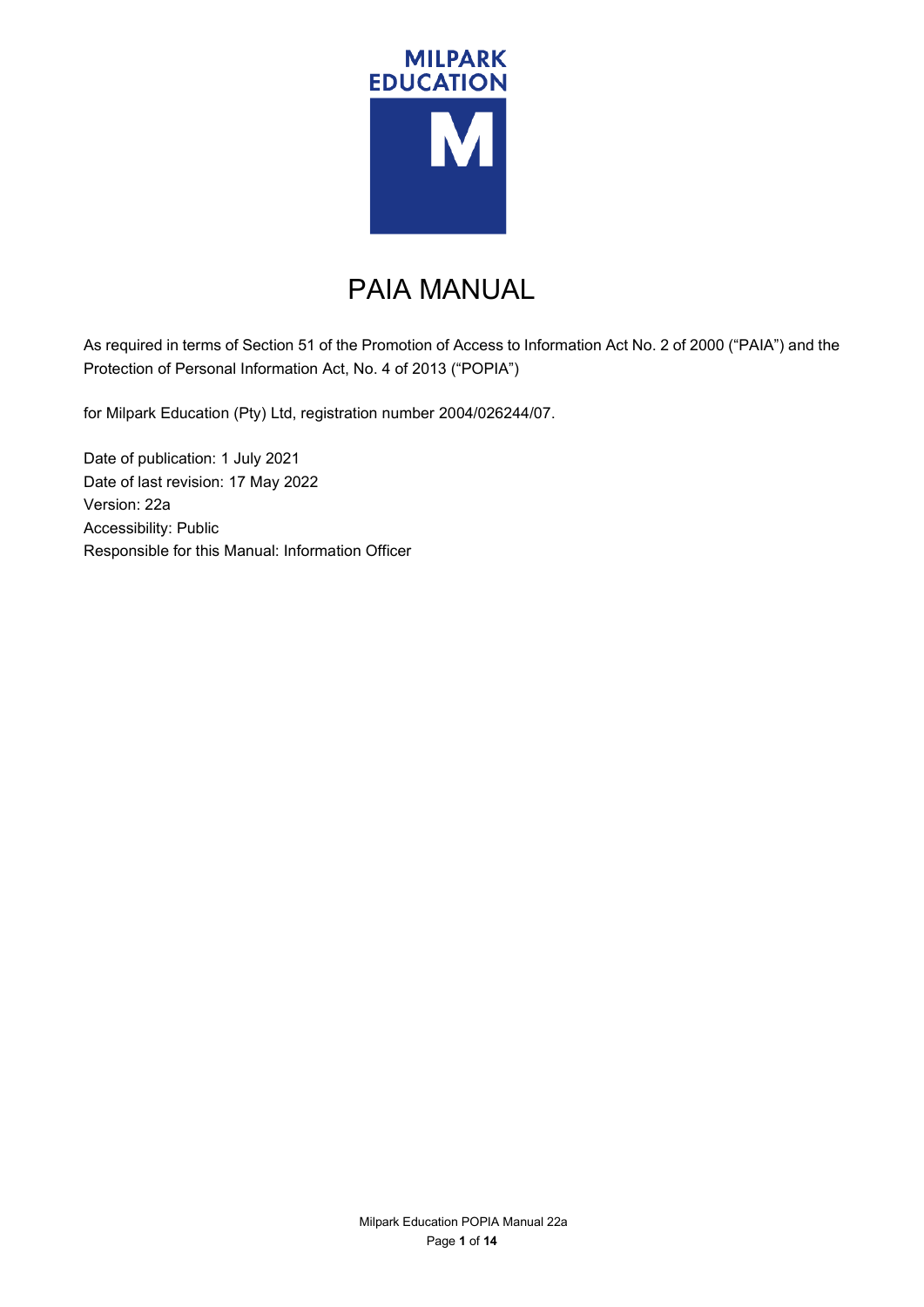# Table of contents

| 1.   |                                                      | $\sqrt{3}$<br>Introduction to Milpark Education and this Manual                           |                         |  |  |  |
|------|------------------------------------------------------|-------------------------------------------------------------------------------------------|-------------------------|--|--|--|
| 1.1. | <b>Milpark Education</b>                             |                                                                                           |                         |  |  |  |
| 1.2. |                                                      | Contact details                                                                           |                         |  |  |  |
| 1.3. | <b>This Manual</b>                                   |                                                                                           |                         |  |  |  |
|      | 1.3.1.                                               | What is this manual?                                                                      | $\overline{4}$          |  |  |  |
|      | 1.3.2.                                               | What rights do I have?                                                                    | 4                       |  |  |  |
|      | 1.3.3.                                               | How to exercise your rights in terms of PAIA and POPIA                                    | $\overline{\mathbf{4}}$ |  |  |  |
| 2.   |                                                      | Records held by Milpark Education and Data Subjects                                       | 5                       |  |  |  |
| 2.1. |                                                      | $\sqrt{5}$<br>General records, some of which may include personal information             |                         |  |  |  |
| 2.2. | $\sqrt{5}$<br>Industry-specific records              |                                                                                           |                         |  |  |  |
| 2.3. | Categories of records held on specific data subjects |                                                                                           |                         |  |  |  |
|      | 2.3.1.                                               | For most or all data subjects                                                             | $\,6$                   |  |  |  |
|      | 2.3.2.                                               | Leads, enquirers, and prospective clients or students                                     | $\,6$                   |  |  |  |
|      | 2.3.3.                                               | Students: Applicants (prospective students), current students and alumni                  | 6                       |  |  |  |
|      | 2.3.4.                                               | Corporate clients                                                                         | $6\phantom{1}6$         |  |  |  |
|      | 2.3.5.                                               | Employees: Applicants (prospective employees), current employees, former employees,       |                         |  |  |  |
|      |                                                      | including contractors                                                                     | $\overline{7}$          |  |  |  |
|      | 2.3.6.                                               | Independent contractors, professional advisors and service providers                      | $\overline{7}$          |  |  |  |
|      | 2.3.7.                                               | Visitors to physical and virtual Milpark spaces                                           | 7                       |  |  |  |
|      | 2.3.8.                                               | Shareholders, board members and directors                                                 | $\overline{7}$          |  |  |  |
| 2.4. |                                                      | Records that are kept in terms of other legislation                                       | $\overline{7}$          |  |  |  |
| 3.   |                                                      | Purposes for processing personal information                                              | 8                       |  |  |  |
| 4.   |                                                      | Categories of the recipients of personal information                                      | 10                      |  |  |  |
| 5.   |                                                      | Planned transborder information flow<br>10                                                |                         |  |  |  |
| 6.   |                                                      | Description of information security measures                                              | 10                      |  |  |  |
| 7.   |                                                      | How to access or update information                                                       | 11                      |  |  |  |
| 7.1. |                                                      | What you can do without contacting the Deputy Information Officer                         |                         |  |  |  |
|      | 7.1.1.                                               | Access to publicly available records or documents                                         | 11                      |  |  |  |
|      | 7.1.2.                                               | Access to automatically available records (PAIA Section 52)                               | 12                      |  |  |  |
|      | 7.1.3.                                               | View and correct some of your own personal information if you are a student or alumnus 12 |                         |  |  |  |
| 7.2. |                                                      | How to make a request for access to information in terms of PAIA or POPIA                 |                         |  |  |  |
|      | 7.2.1.                                               | Forms and process                                                                         | 12                      |  |  |  |
|      | 7.2.3.                                               | Conditions for requests in terms of PAIA                                                  | 13                      |  |  |  |
|      | 7.2.3.                                               | Conditions for requests in terms of POPIA                                                 | 15                      |  |  |  |
|      | 7.2.4                                                | Fees                                                                                      | 14                      |  |  |  |
| 8.   | Recourse                                             |                                                                                           | 14                      |  |  |  |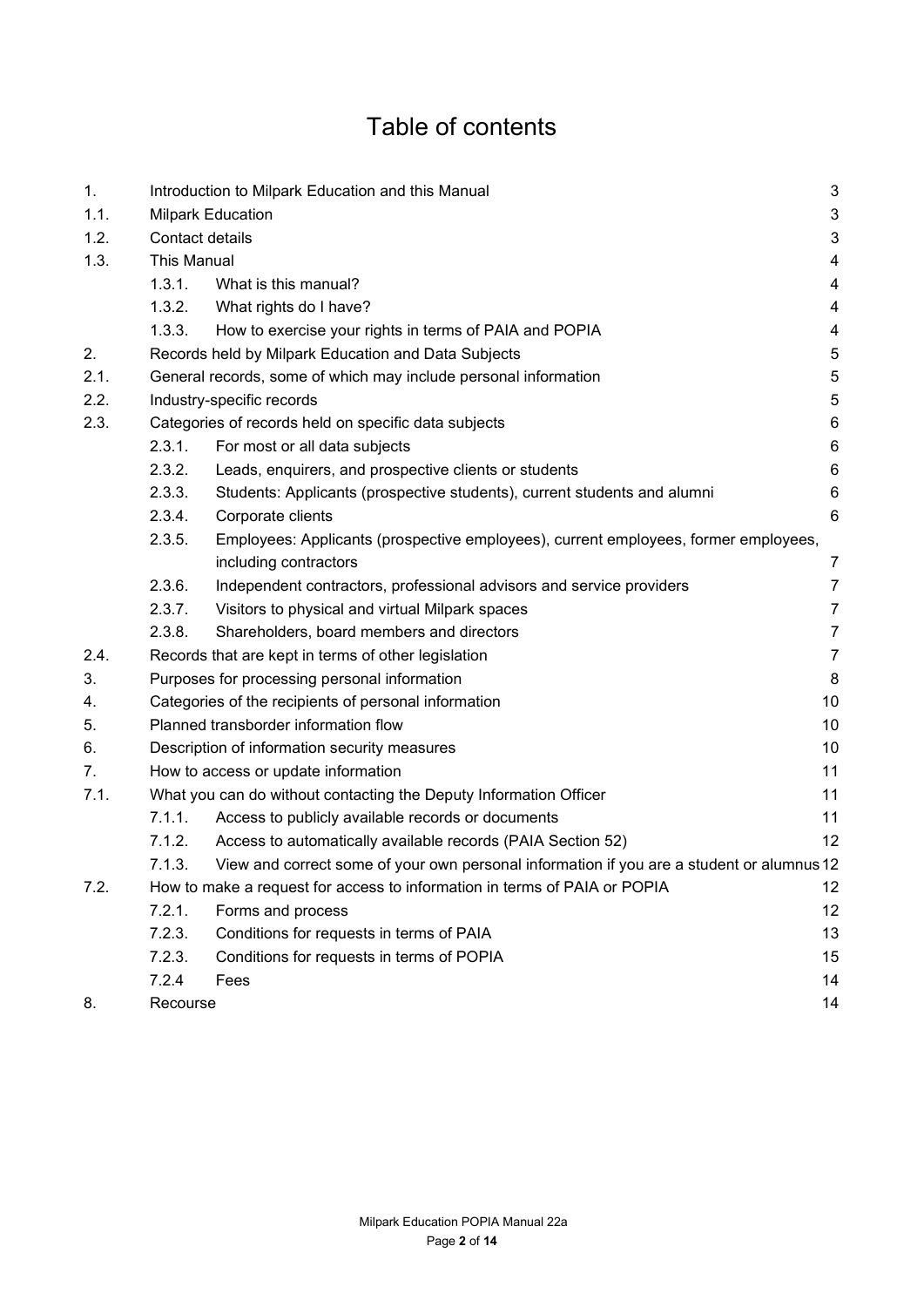# 1. Introduction to Milpark Education and this Manual

## 1.1. Milpark Education

Milpark Education (Pty) Ltd is a private company in the Republic of South Africa conducting business as a private higher education institution offering a variety of courses and programmes, including but not limited to Higher Education and Further Education and Training qualifications, short courses, and bespoke courses for corporate clients, with a focus on online learning. Milpark Education is registered with the South African Department of Higher Education and Training (DHET) as a Private Higher Education Institution (No 2007/HE07/003). Milpark Education is part of Stadio Holdings. Milpark Education's Higher Education programmes are accredited by the Higher Education Quality Committee (HEQC), a permanent sub-committee of the Council on Higher Education (CHE). Milpark Education's qualifications are listed on the National Qualifications Framework by SAQA and is also accredited by a number of SETAs to offer tuition towards a variety of TVET learning programmes. To view our service offering, visit our website at [www.milpark.ac.za.](http://www.milpark.ac.za/)

Milpark Education is committed to ensuring that all our clients (public and corporate students) are able to exercise their rights of access to information and the protection of their privacy rights in line with relevant legislation and global best practice. The Executive team has committed to the following Privacy Mission and Objectives:

### **Privacy Mission and Objectives**

Milpark Education appreciates the importance of the human right to privacy in the Information Age, and we recognise our ethical and legal duties to protect the personal information we process. Every employee has a role to play and is guided by our organisational values, policies and training. Together, we ensure that: (1) we limit the personal information we collect to the minimum required for the purpose, (2) only our trained, authorised employees access personal information, (3) personal information is only shared with third parties as allowed for by law, (4) the security and confidentiality of personal information are protected through up-to-date security safeguards, and (5) stakeholders are informed and involved as is reasonable and fair. Our objectives are not only to comply with the law and align with best practices, but also to position Milpark as a trustworthy custodian of personal information and therefore, together with our commitment to quality education, as a preferred service provider to students and corporate clients.

## 1.2. Contact details

Requests to Milpark Education in terms of PAIA or POPIA should be addressed to the Deputy Information Officer.

| Name of Company:     | Milpark Education, (Pty) Ltd                                                                                     |
|----------------------|------------------------------------------------------------------------------------------------------------------|
| Information Officer: | Candice le Sueur Fisher, Head: Risk & Compliance<br>Contact number: 087 405 9632<br>Email: privacy@milpark.ac.za |
| Postal address:      | PO Box 44235, Claremont, Cape Town, 7735                                                                         |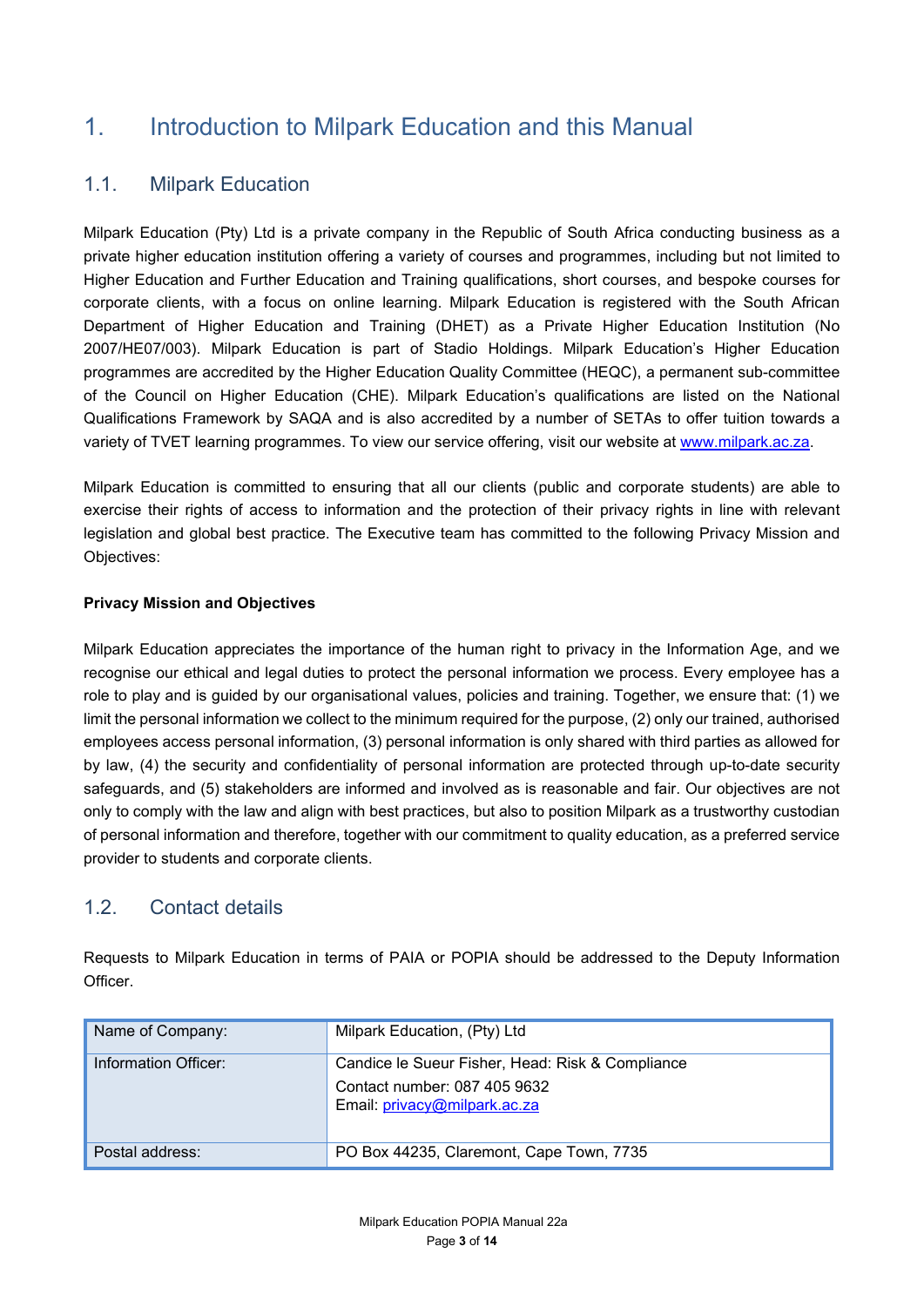| Street address:             | 3rd Floor, Deneb House, 368 Main Road, Observatory, Cape Town,<br>7925 |
|-----------------------------|------------------------------------------------------------------------|
| Reception telephone number: | 086 999 0001                                                           |
| Fax Number:                 | N/A                                                                    |

## 1.3. This Manual

## 1.3.1. What is this manual?

This manual provides guidelines on how to exercise your rights in terms of:

- the Promotion of Access to Information Act No. 2 of 2000 ("PAIA"), and
- the Protection of Personal Information Act No. 4 of 2013 ("POPIA").

This manual is available to any person as follows:

- On the Milpark Education website at no cost.
- At the Milpark Education head office in Cape Town for inspection of the physical document during normal business hours at no cost.
- On request from the company's Deputy Information Officer.

### 1.3.2. What rights do I have?

The Constitution of South Africa acknowledges the rights of access to information and privacy.

- The Promotion of Access to Information Act No. 2 of 2000 ("PAIA") gives members of the public the right to request access to information that is required to exercise or protect other rights.
- The Protection of Personal Information Act No. 4 of 2013 ("POPIA") gives people whose personal information is being processed by Milpark Education (called "data subjects") various rights in support of privacy, including the right to:
	- ‒ Find out whether Milpark Education holds any of their personal information,
	- ‒ Request access to their personal information,
	- ‒ Request the correction, destruction or deletion of their personal information, and
	- ‒ Object to the processing of their personal information on certain grounds.
- All requests are subject to certain conditions or criteria which are contained in the Acts and therefore not all requests will necessarily be granted.

### 1.3.3. How to exercise your rights in terms of PAIA and POPIA

You are welcome to contact Milpark Education's Information Officer at [privacy@milpark.ac.za](mailto:privacy@milpark.ac.za) to exercise your rights in terms of PAIA and POPIA. Section 3 of this Manual explains how to do so.

The public body that is the Information Regulator has also made a PAIA Guide, as compiled by the South African Human Rights Commission, available to the public on their website: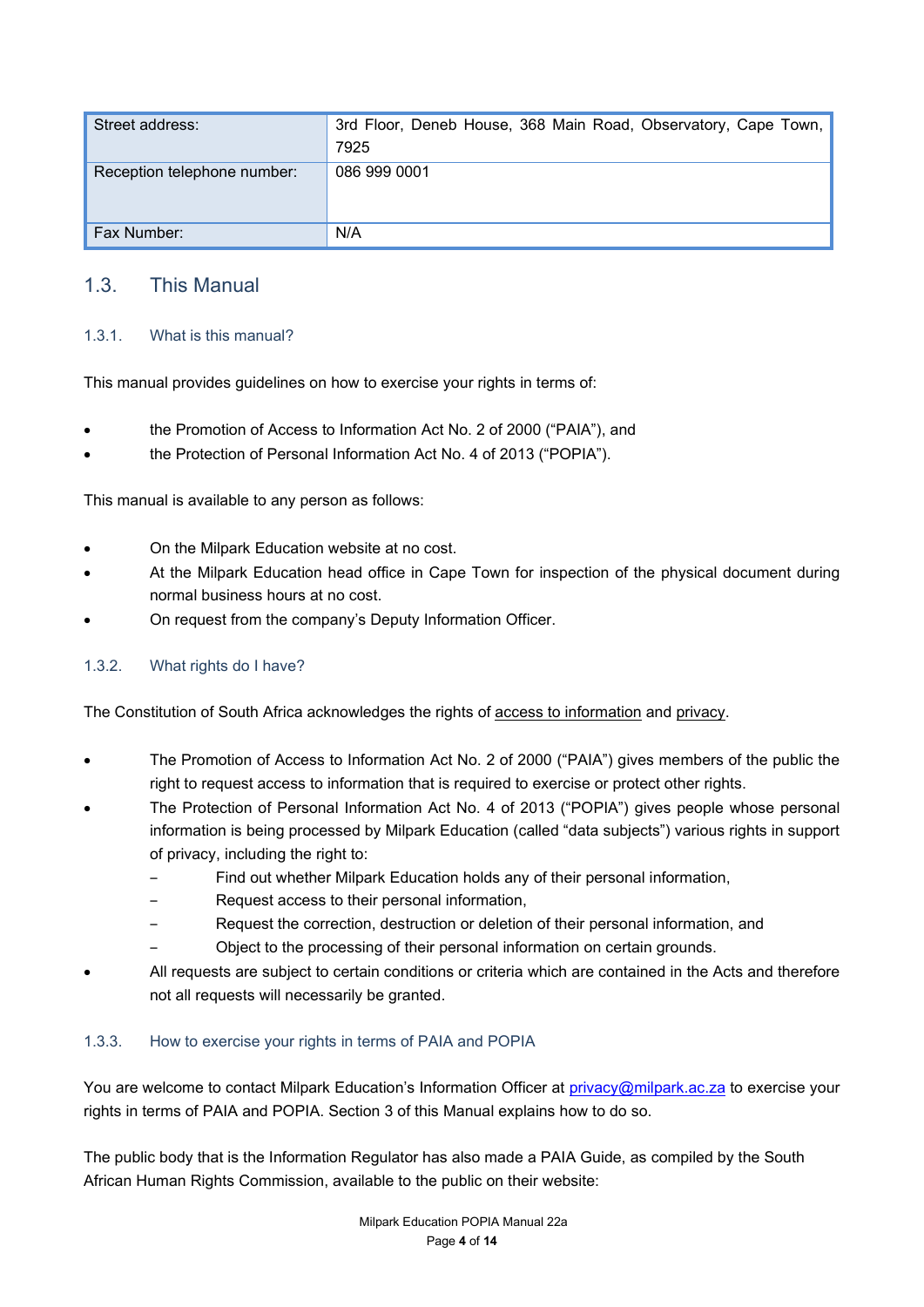[https://justice.gov.za/inforeg/docs/misc/PAIA-Guide-English\\_20210905.pdf.](https://justice.gov.za/inforeg/docs/misc/PAIA-Guide-English_20210905.pdf)The purpose of this Guide is to provide information that is needed by any person who wishes to exercise any right contemplated in the Promotion of Access to Information Act of 2000 (PAIA) and Protection of Personal Information Act, 2013 ("POPIA"). The Guide is available in all official languages.

# 2. Records held by Milpark Education

Subjects and categories of records held by Milpark Education are set out below. In each instance, "including" will mean "including, but not limited to".

## 2.1. General records, some of which may include personal information

- Statutory company information
- Management reports, operational records, annual reports
- Company structure, agendas and minutes of meetings
- Financial, accounting, insurance and tax records
- Legal agreements, contracts, licences, and documents
- Marketing and Sales lists and records
- Product and service records, including but not limited to the Prospectus
- Corporate client relationship management records
- Human resources and personnel records, employment equity information
- Policies, procedures, rules and guidelines
- Certificates of external stakeholders
- Building information, security and access control records
- Information technology and security records
- Contractor and supplier records.

## 2.2. Industry-specific records

- Research material, including but not limited to dissertations, questionnaires, reports and general industry updates
- Tuition material, including but not limited to study guides, course material, tests, assignments, reading lists
- Academic administration correspondence
- Student statistics
- Accreditation documentation and reports
- Registration documentation and reports
- Participation in the higher Education Quality Committee: manuals, reports, correspondence
- Quality assurance reports
- Mail/courier statistics
- Print production records
- **Timetables**
- Examination materials or records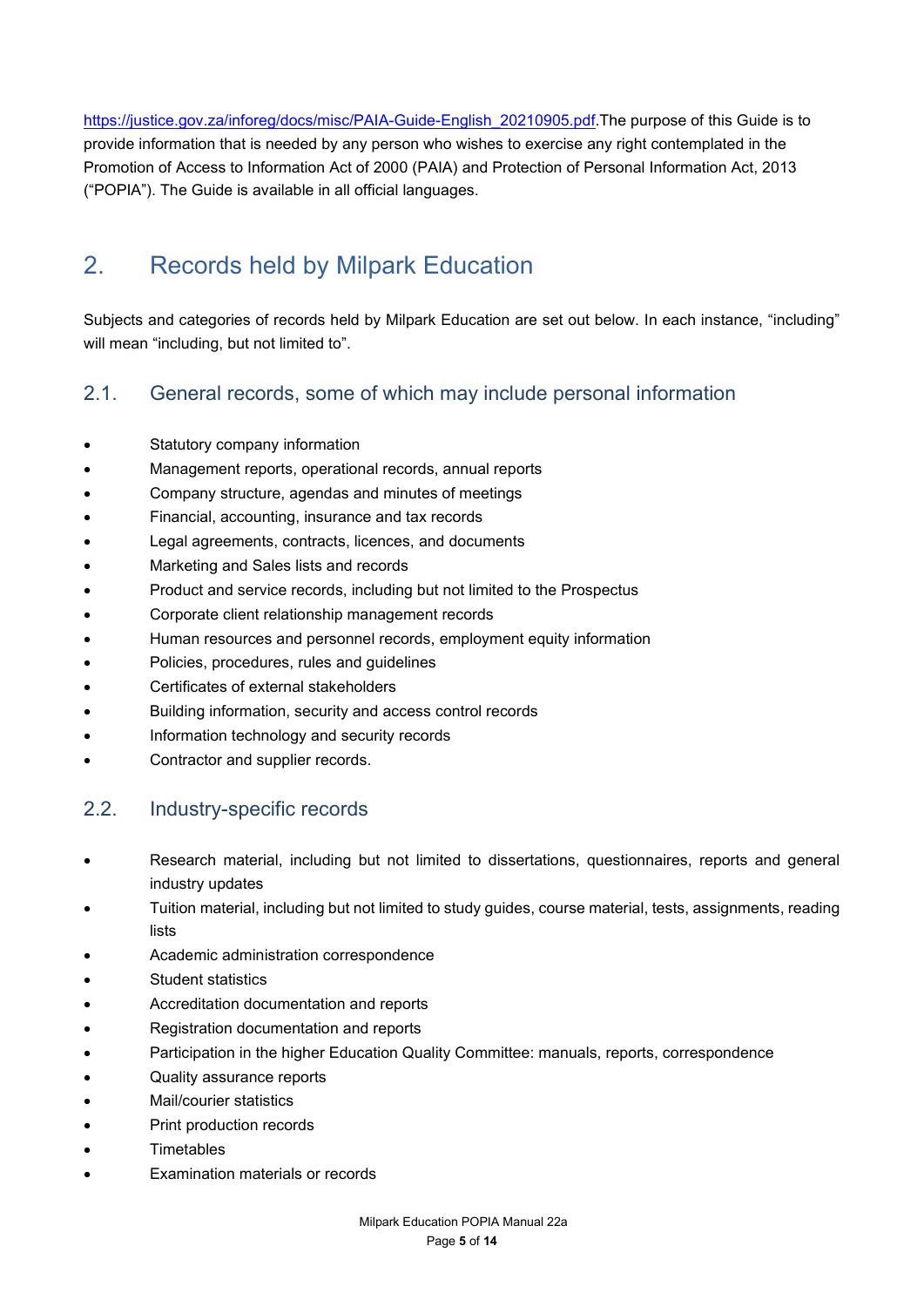- Student application, registration, and cancellation records and supporting documentation
- Letters: correspondence with prospective licensees, DETC accreditation correspondence, DETC accreditation approvals, consultations regarding new learning programmes, approval requests from PQM clearance of new learning programmes, registration requests at SAQA, accreditation applications at the HEQC/CHE, internal correspondence
- Library records including bibliographic records, information resources provision records, item records, patron records
- Archive records.

## 2.3. Categories of records held on specific data subjects

Milpark Education holds records on data subjects as follows:

### 2.3.1. For most or all data subjects:

- Contracts and agreements
- **Correspondence**
- Contact and biographical information
- Unique identifiers
- Records of current or past academic performance.

In addition to the above, the following:

### 2.3.2. Leads, enquirers, and prospective clients or students

- Direct marketing consent status
- Records of contact information and changes to consent.

### 2.3.3. Students: Applicants (prospective students), current students and alumni

- Records provided by client, including but not limited to biographical information, education history, health information where necessary, supporting documentation
- Records generated internally, including but not limited to academic records, student statistics and profiles, records of conduct, financial transaction records including bursaries and loans, disciplinary process records, special application records, assessment records, records of academic progress and assessment, records of graduations, certifications and awards, attendance registers
- Records obtained from third parties, including but not limited to verification of identification and qualification documents, academic records, registration information from corporate clients on behalf of their enrolled employees
- Special personal information: Health and disability information only as needed; race as required by the Department of Higher Education.

### 2.3.4. Corporate clients

Records provided by the client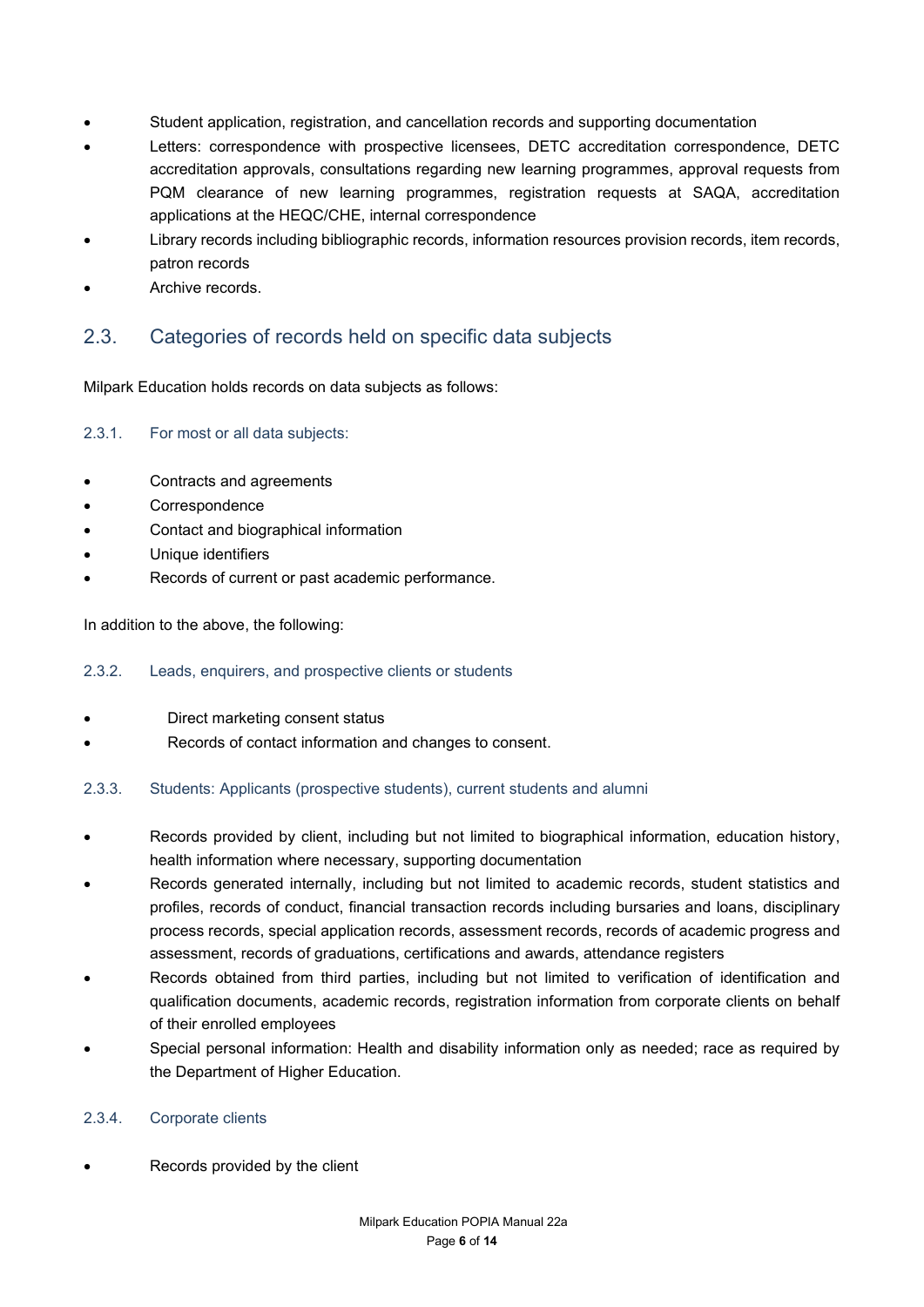- Financial transaction records
- Records of students enrolled by corporate client
- Reports to clients.

2.3.5. Employees: Applicants (prospective employees), current employees, former employees, including contractors

- Records provided by applicants and employees
- Statutory employee records pertaining to individual employees
- Records of disciplinary and grievance processes
- Records of appointments, promotions, terminations, performance appraisal
- Employee records
- **Beneficiary forms**
- Health records
- Time and attendance records
- Leave records
- Training records
- Applications for special arrangements
- CCMA and court cases, proceedings and reports
- Notes and formal reports (with written consent of employee) regarding psychological counselling services to employees
- Notes and formal reports regarding conflict management services to employees and departments
- Special personal information: Health and disability information only as needed; race as required for BBBEE.

#### 2.3.6. Independent contractors, professional advisors and service providers

- Records provided by the independent contractors, advisors, or service providers
- Certificates, claim forms, letters of appointment, company registration number
- Identifying information, contact information, payment information.
- 2.3.7. Visitors to physical and virtual Milpark spaces
- CCTV footage
- Log-in/sign-in information and logs.
- 2.3.8. Shareholders, board members and directors
- All records as required by law.

## 2.4. Records that are kept in terms of other legislation

Milpark Education holds records required by law, including: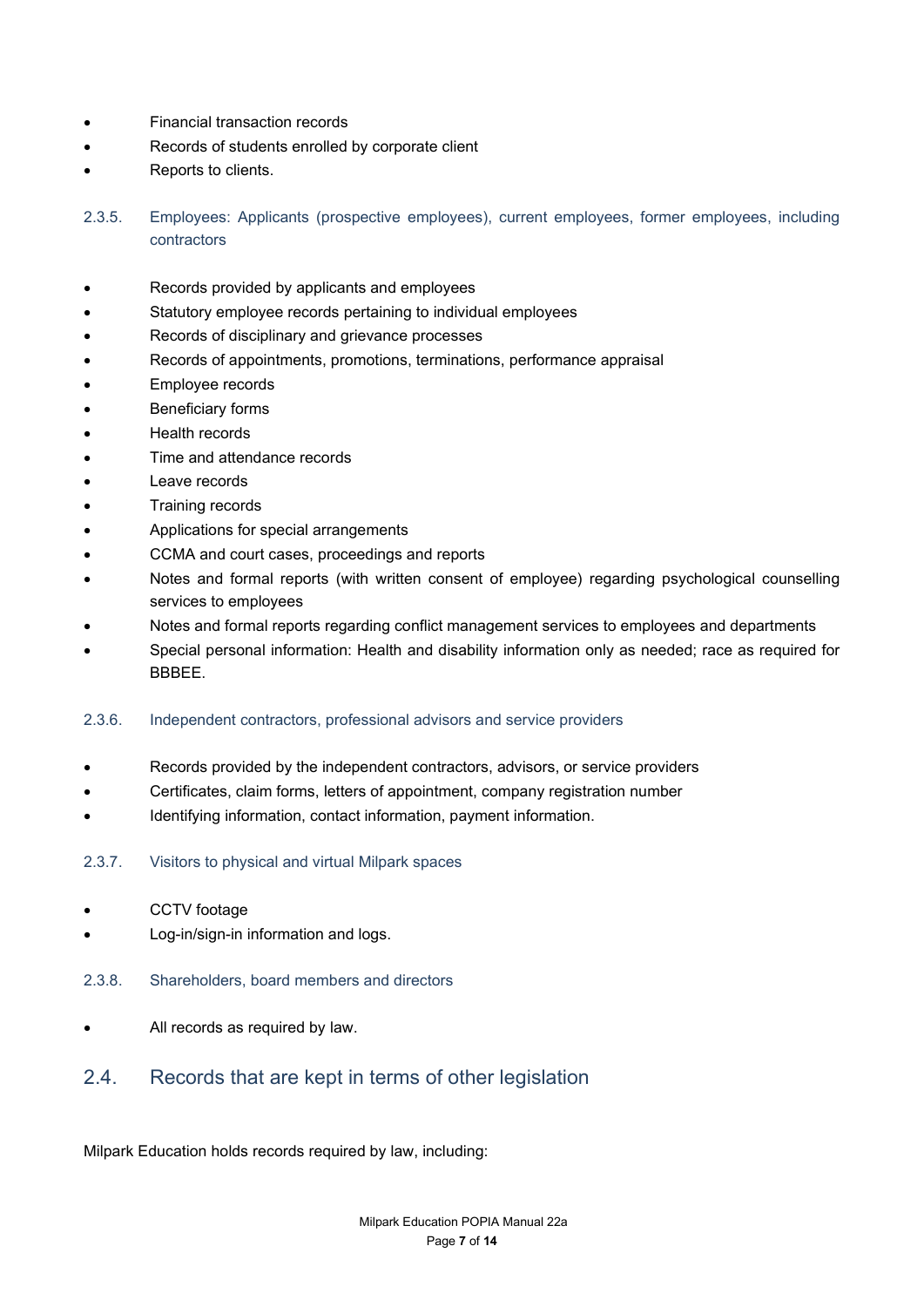| <b>Basic Conditions of Employment Act</b>               | No 75 of 1997  |
|---------------------------------------------------------|----------------|
| Broad Based Black Economic Empowerment Act              | No 53 of 2003  |
| <b>Companies Act</b>                                    | No 71 of 2008  |
| Compensation for Occupational Injuries and Diseases Act | No 130 of 1993 |
| <b>Competition Act</b>                                  | No 89 of 1998  |
| <b>Consumer Protection Act</b>                          | No 68 of 2008  |
| Copyright Act                                           | No 98 of 1978  |
| <b>Electronic Communications and Transactions Act</b>   | No 25 of 2002  |
| <b>Employment Equity Act</b>                            | No 55 of 1998  |
| Higher Education Act (and all amendments)               | No 101 of 1997 |
| Income Tax Act                                          | No 95 of 1967  |
| <b>Labour Relations Act</b>                             | No 66 of 1995  |
| National Qualifications Framework Act ("the NQF Act")   | No 67 of 2008  |
| Occupational Health and Safety Act                      | No 85 of 1993  |
| Promotion of Access to Information Act                  | No 2 of 2000   |
| Protection of Personal Information Act                  | No 4 of 2013   |
| <b>Skills Development Act</b>                           | No 97 of 1998  |
| <b>Skills Development Levies Act</b>                    | No 9 of 1999   |
| <b>Telecommunications Act</b>                           | No 103 of 1996 |
| Unemployment Insurance Act                              | No 63 of 2001  |
| Unemployment Insurance Contributions Act                | No 4 of 2002   |

# 3. Purposes for processing personal information

Milpark Education processes personal information for the following purposes, listed per business area:

- **Academic schools and College**: Processing pre-admission screening and admission applications, payments processing, recruitment of adjunct faculty, grading and moderation, quality control, processing special applications, providing student support, networking and marketing, contractor appointments, administration and management of academic journey, regulatory reporting, alumni relationship management, teaching and learning, responding to enquiries, at-risk student identification and intervention, monitoring of student engagement, compliance with obligations in law, online remote proctoring.
- **All business areas**: Staff management, compliance.
- **Assessment processing**: Assessment and results processing, certification, graduation organisation, qualification verification to prevent qualification fraud.
- **Contact centre**: Processing enquiries and assisted applications for studying, student journey management, lead relationship management, consent management.
- **Commercial/Sales**: Customer relationship management, new business development, key accounts management, corporate student admission and registration administration, reporting, contracting, learnership and bursary administration, Business to Business Sales, onboarding and delivery,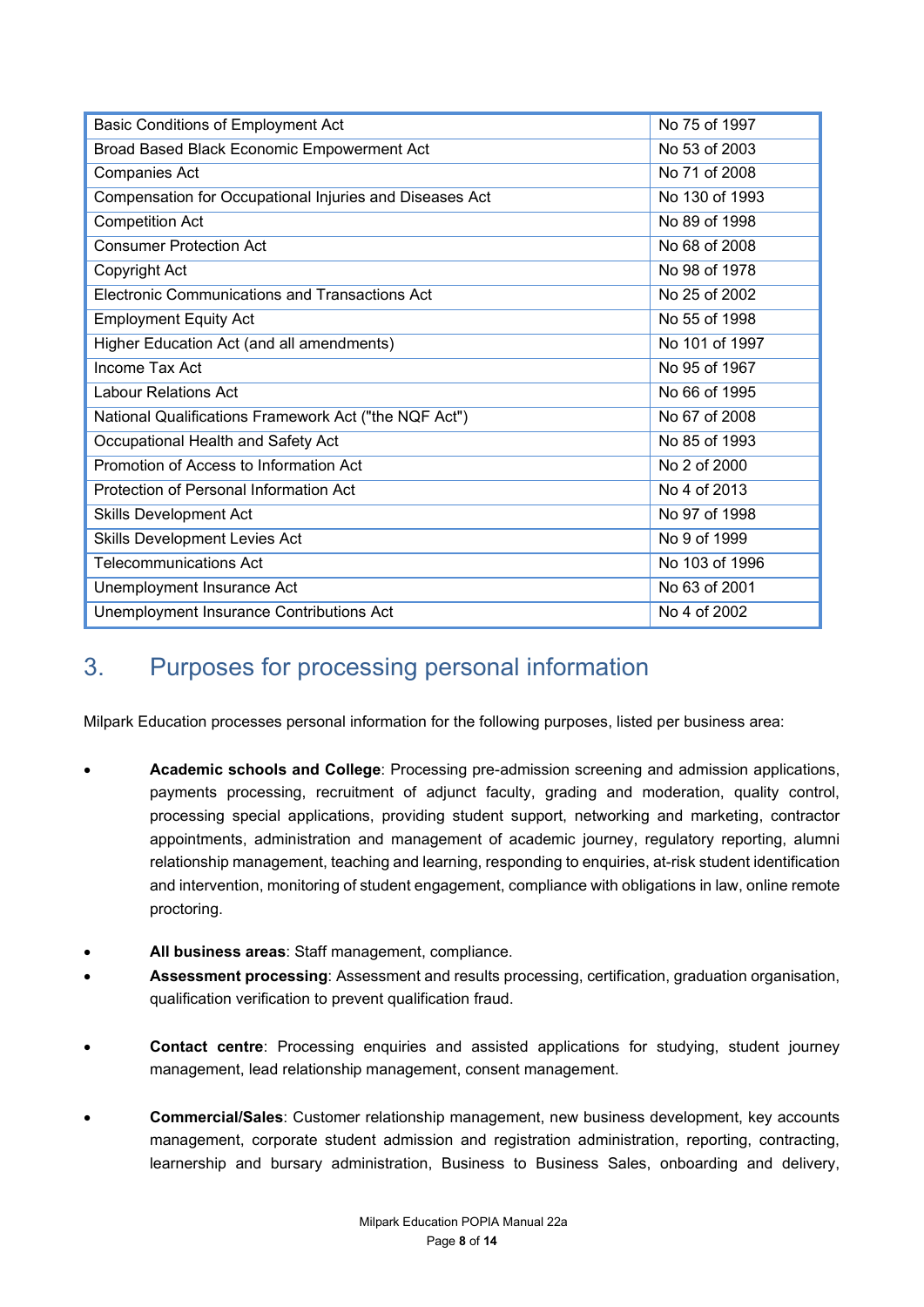processing special requests, disciplinary notices, and project reminders, assistance with student journey management, WSP/BBBEE scorecard management.

- **Editing:** Editorial services, contracting and processing of invoices, processing student queries regarding module outcomes.
- **Facilities management:** Access control, compliance with legal requirements, Covid-19 management, reception management, physical security, contracting.
- **Finance:** Financial management, due diligence, debtor management, fraud prevention, customer relationship management, processing payments, supplier management, financial and management reporting, BBBEE reporting, audit verification, compliance with legal requirements, management account calculations.
- **Human resources**: Compliance with legal requirements, recruitment and selection, employee management, facilitation of communication with wellness service provider, contract management, performance management, processing Milpark-funded staff study applications, processing staff loan applications and other special requests, conducting internal disciplinary hearings, payroll submissions to facilitate salary payments, deductions and reimbursements, internal reporting, BBBEE assessments, concluding employee exit process, following termination of employment process.
- **Information technology**: Compliance with legal requirements, system development, disaster recovery, fulfilling staff requests for information, student journey management, student communication, employee information management, asset management, IT support, information security management.
- **Library:** Access control to learning material, management of library including loans and returns.
- **Logistics:** Distribution of study materials, examination coordination, marking management, archiving to comply with internal policy and legal requirements.
- **Marketing:** Direct marketing, bulk communication, directing enquiries, hosting webinars, competitions, and events, consent management.

### • **Student support**:

- ‒ Processing admissions and registrations for corporate clients, learnerships, and online applications
- ‒ Responding to queries and providing guidance to students using distance or online learning
- ‒ Processing special applications including but not limited to accommodation of disabilities, and credit accumulation and transfer.
- ‒ Reporting to corporate clients
- ‒ Processing special applications to Academic Committee.
- **Student administration**: Compliance with regulatory requirements, configuration administration, prevention of qualification fraud.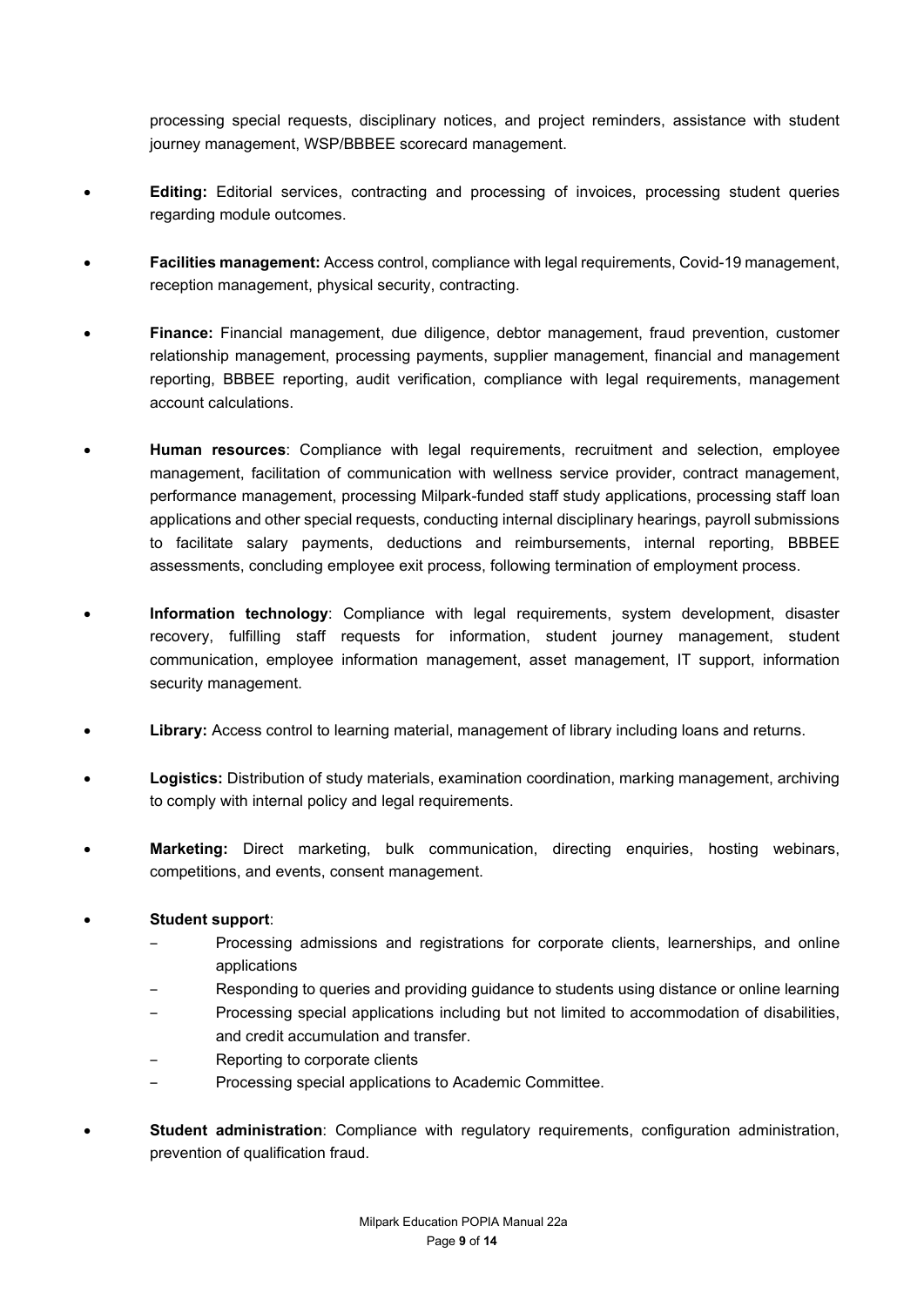- **QA and student affairs:** Processing and administration of surveys, bursaries, disciplinary hearings, student appeals, student complaints, student queries, reporting.
- **Others that span across various areas:** Compliance. Investigating technical errors or other issues with our website, applications and services, security purposes, audit purposes.

Note that some purposes may span across various intersecting business areas, but have been listed with main areas only.

# 4. Categories of the recipients of personal information

Milpark Education may share the personal information of data subjects with third parties as follows:

- Any third parties as required or allowed for by law.
- Third parties as requested, consented to, or agreed to in a contract by the data subject.
- Third parties such as service providers or business partners who process personal information in conjunction with or on behalf of Milpark Education, subject to agreements that protect the privacy rights of data subjects as applicable
- In the event of any reorganisation, merger, or acquisition of Milpark Education, your personal information may be transferred as part of the transaction to the acquirer who will be bound to processing your personal information in accordance with this (or any updated version of this) Privacy Notice, unless otherwise agreed with you
- Student information may further be shared with:
	- ‒ Qualification verification agencies who may upload information to the National Learners' Records Database.
	- ‒ The Department of Higher Education, Council on Higher Education, the SETAs, professional bodies.
	- ‒ Students on corporate accounts whose information may be shared with the corporate sponsor.
	- ‒ In some cases, with fellow students in the context of shared online learning platforms.

# 5. Planned transborder information flow

Milpark Education makes use of service providers and service partners who are in other countries or function as international organisations or process your information in other territories. Milpark Education aims to ensure that the requirements of Section 72 of POPIA are met, often by way of contracts. Some service providers or partners may not offer protections similar to POPIA, and data subjects may refer to their contracts with Milpark Education, or the relevant Privacy Notices for more information.

# 6. Description of information security measures

Information is a critical asset and Milpark Education, along with its employees, is committed to ensuring the confidentiality, integrity and availability of personal information and other data that are processed by our services and business operations.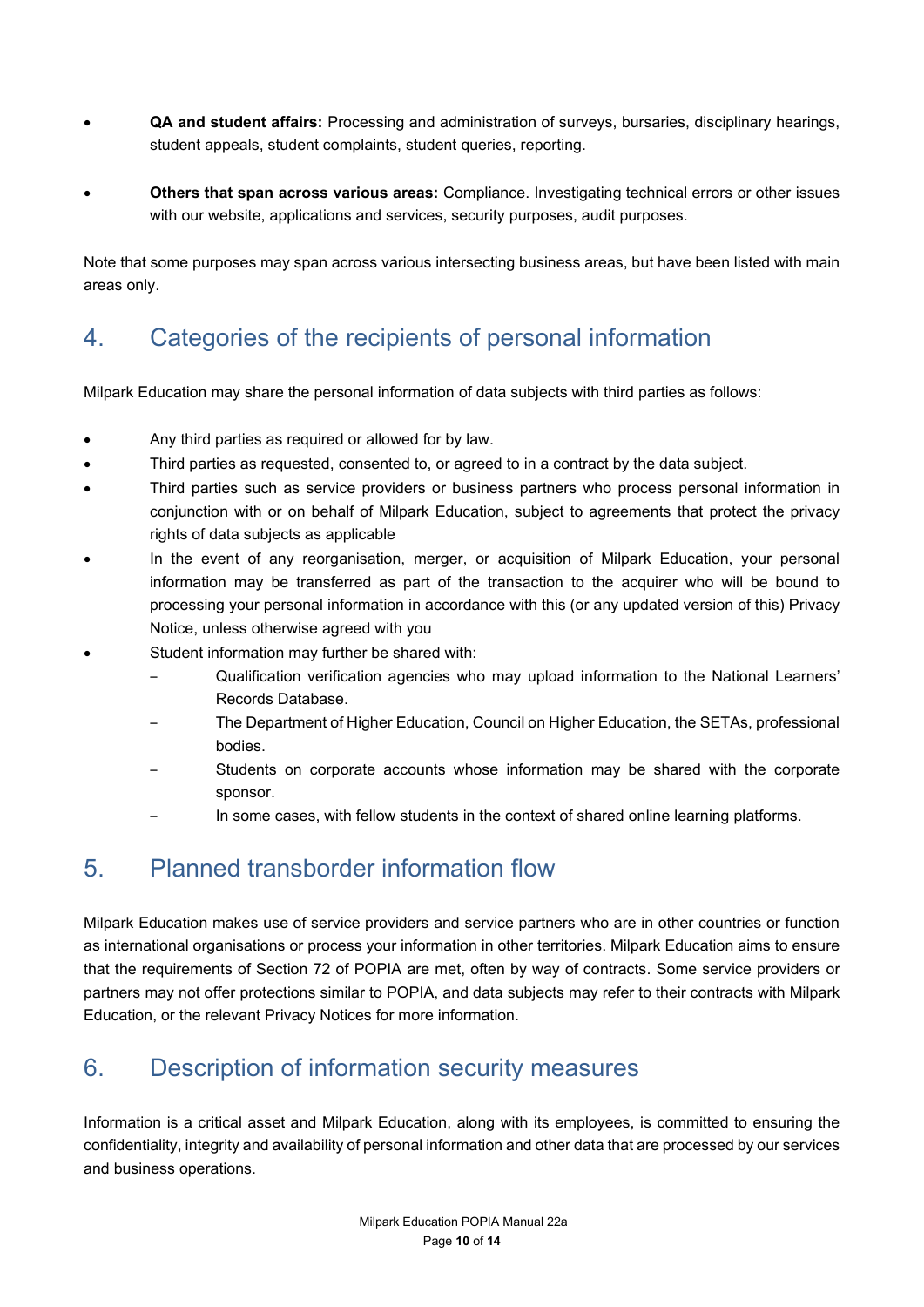- Milpark Education has due regard for generally accepted information security practices and procedures.
- Milpark Education's information security program is championed by executive leadership.
- Milpark Education has implemented policies and procedures to safeguard information assets.
- Milpark Education takes reasonable and appropriate technical and organisational measures to secure the integrity and confidentiality of personal information in its possession or under its control. These measures aim to prevent loss of, damage to or unauthorised destruction of personal information and unlawful access to or processing of personal information.
- Milpark Education takes measures to identify all reasonably foreseeable internal and external risks to personal information in its possession or under its control, establish and maintain appropriate safeguards against the risks identified and ensure that the safeguards are continually updated in response to new risks or deficiencies in previously implemented safeguards.
- Milpark Education ensures, in terms of written contracts, that Operators who process personal information on our behalf establish and maintain the necessary security measures.
- Milpark Education conducts ongoing staff information security awareness training
- Milpark Education backs up personal information in accordance with the disaster recovery plan.

## 7. How to access or update information

## 7.1. What you can do without contacting the Deputy Information Officer

### 7.1.1. Access to publicly available records or documents

Some company records are available publicly and you would not need to contact the Deputy Information Officer to make requests in terms of PAIA for any information, as listed below, that is available to the public:

- Information published in any publicly accessible website operated by Milpark Education;
- Information published in any official company marketing material such as product brochures;
- Information contained in media releases made by Milpark;
- Additional documents listed below.

In addition, while the following Milpark Education documents may not be available to the public, they may be requested for legitimate business purposes from our Finance Department without lodging a request with the Deputy Information Officer:

- BBBEE certificate (which may also be available on our website).
- Annual Financial statements.
- Tax compliance certificate.
- Note: Should a request for the documents above be extraordinary, it may be redirected to the Deputy Information Officer.

The following documents are available for public inspection in compliance with the Higher Education Act, 1997 (Act No. 101 of 1997) Regulations for the Registration of Private Higher Education Institutions, 2016: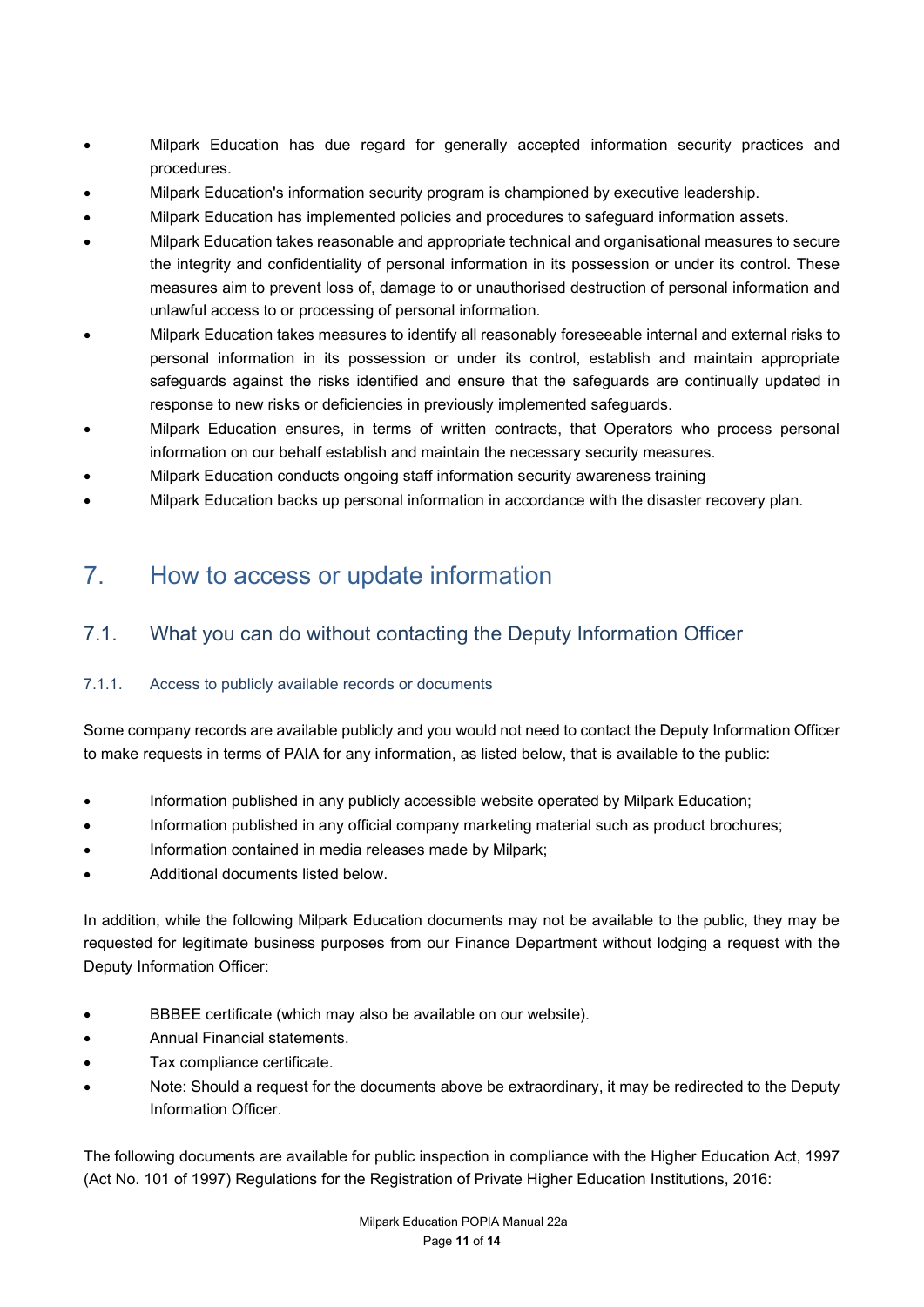- Certificate of Registration as a private higher education institution from the Department of Higher Education and Training.
- A prospectus and the factsheets for every programme on offer (combined: The calendar of offerings)

These documents are available without making a request in terms of PAIA and may be accessed as follows:

- On the Milpark Education website at no cost
- At the Milpark Education head office in Cape Town for inspection of the physical document during normal business hours at no cost.

### 7.1.2. Access to automatically available records (PAIA Section 52)

No categories of information available from Milpark Education, without making a request in terms of PAIA, have been published in terms of Section 52 of PAIA.

### 7.1.3. View and correct some of your own personal information if you are a student or alumnus

If you are a student or alumnus at Milpark Education, some of your personal information is accessible to you **on** *myMilpark***, the student portal,** where you can access, view and update most personal information fields. You would not need to contact the Deputy Information Officer to view any of your information on *myMilpark*, or to correct any of the data fields that are available to you. Students can also view their academic records on *myMilpark*.

## 7.2. How to make a request for access to information in terms of PAIA or POPIA

To make a request in terms of PAIA or POPIA, please follow this link to fill in and submit the form of your choice: <https://informationofficer.co.za/milpark/>

### 7.2.1. Forms and process

- To request Milpark Education to confirm whether or not the company holds personal information about you, complete the following steps:
	- ‒ Go to this website: <https://informationofficer.co.za/milpark/>
	- ‒ Click on the "data subject request" tab.
	- ‒ Complete the form.
	- At "select a request type", select "Information request".
	- At "Enter request details", please provide detail related to the request.
- For a request to access to a record of information held by Milpark Education in terms of PAIA (including a request by a data subject for a record of their personal information held by Milpark Education), complete the following steps:
	- ‒ Go to this website: <https://informationofficer.co.za/milpark/>
	- ‒ Click on the "data subject request" tab.
	- ‒ Complete the form.
	- At "select a request type", select "Access request".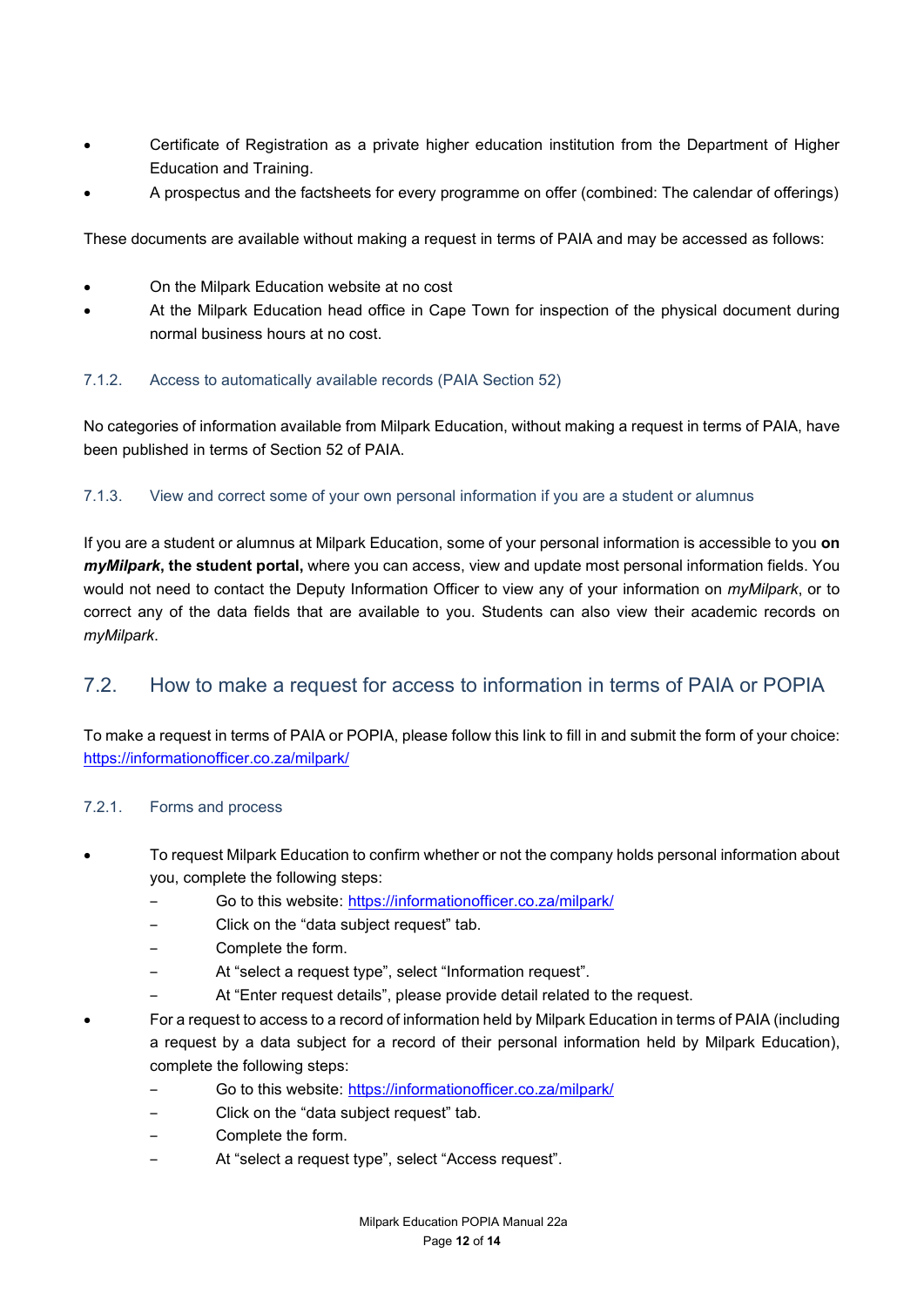- ‒ At "Enter request details", please ensure that you provide sufficient details to enable Milpark Education to identify:
	- o The record(s) requested
	- o The form of access required;
	- o If the requester wishes to be informed of the decision in any manner (in addition to written) the manner and particulars thereof;
	- o The right which the requester is seeking to exercise or protect with an explanation of the reason the record is required to exercise or protect the right.
- To object to the processing of Personal Information in terms of POPIA, complete the following steps:
	- ‒ Go to this website: <https://informationofficer.co.za/milpark/>
	- ‒ Click on the "data subject request" tab.
	- ‒ Complete the form.
	- At "Select a request type" select "objection notification".
	- ‒ At "Enter request details" please provide details about what processing is being objected to, and the reason for objection.
- To request the destruction or restriction of a record of personal information in terms of POPIA, complete the following steps:
	- ‒ Go to this website: <https://informationofficer.co.za/milpark/>
	- ‒ Click on the "data subject request" tab.
	- ‒ Complete the form.
	- ‒ At "select a request type", select either "destruction" or "restriction", whichever applies.
	- At "Enter request details" please provide details on the basis for the request.
- Additional request types may also be submitted at [https://informationofficer.co.za/milpark/.](https://informationofficer.co.za/milpark/)

Once Milpark Education receives the request, you will be contacted by the Information Officer/designated officer or an authorised officer who will advise you about the further management of your request, to verify your identity, or provide the necessary feedback.

All requests are subject to identity verification.

Should you require assistance or require the use of a different method of submitting your request, please feel free to contact the Information Officer.

### 7.2.2. Conditions for requests in terms of PAIA

Please take note of the following regarding access to information as per PAIA regulations:

- The successful completion and submission of a form does not automatically allow the requester access to the requested record. An application for access to a record is subject to certain limitations if the requested record falls within a certain category, as specified in Part 3 Chapter 4 of PAIA.
- If it is reasonably suspected that the requester has obtained access to records through the submission of materially false or misleading information, legal proceedings may be instituted against such requester.
- Milpark Education will within 30 days of receipt of the request decide whether to grant or decline the request. Written reasons for declining a request will be given to the requester.